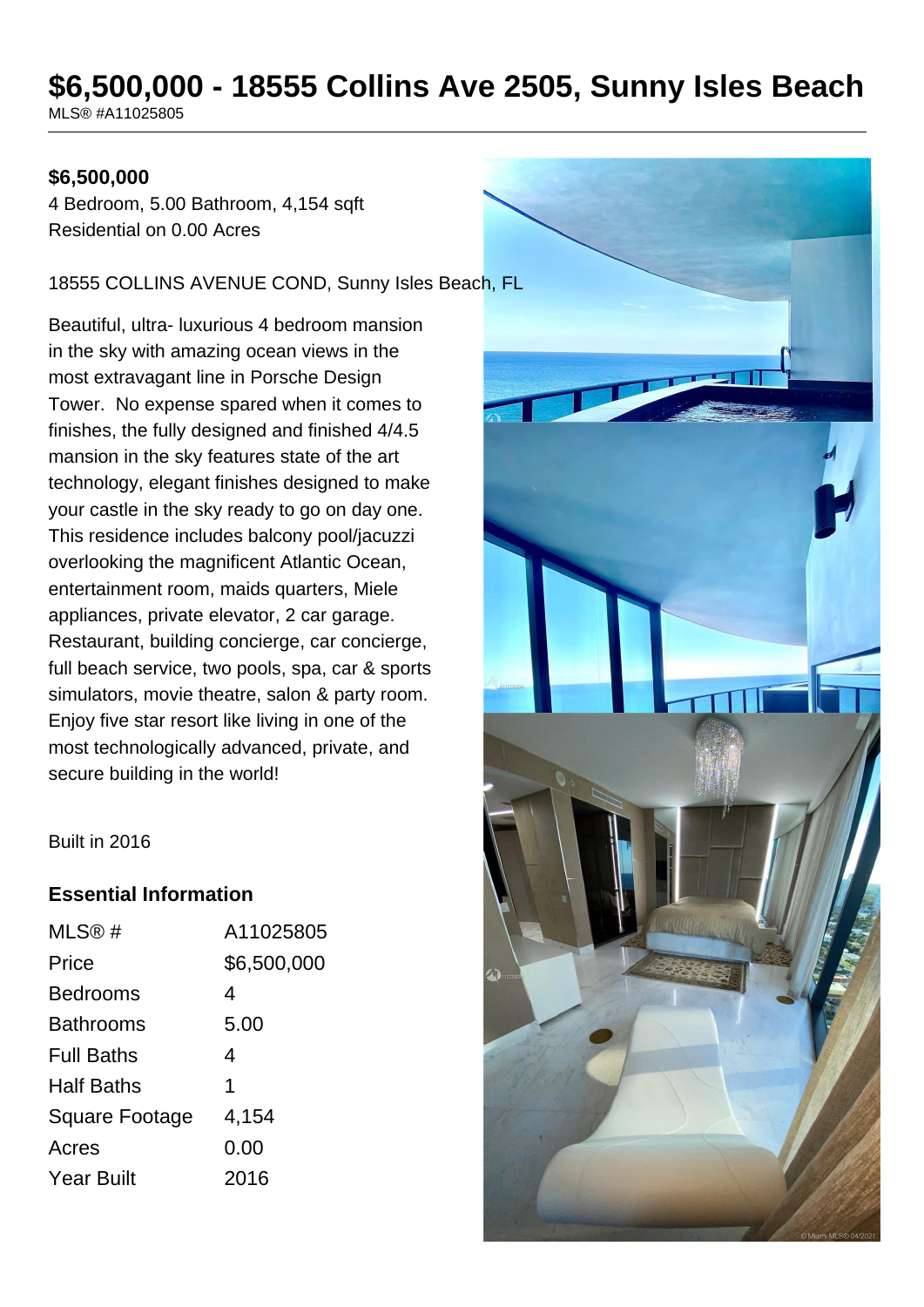| <b>Type</b>   | <b>Residential</b>               |
|---------------|----------------------------------|
| Sub-Type      | Condominium                      |
| <b>Status</b> | Active                           |
| Office        | <b>Prime Location Realty Inc</b> |

# **Community Information**

| Address      | 18555 Collins Ave 2505           |
|--------------|----------------------------------|
| Area         | 22                               |
| Subdivision  | <b>18555 COLLINS AVENUE COND</b> |
| City         | <b>Sunny Isles Beach</b>         |
| County       | Miami-Dade County                |
| <b>State</b> | FL                               |
| Zip Code     | 33160-2769                       |

#### **Amenities**

| Amenities     | Billiard Room, Clubhouse, Fitness Center, Other, Pool, Sauna, Spa/Hot<br>Tub, Elevator(s) |
|---------------|-------------------------------------------------------------------------------------------|
| Parking       | Covered                                                                                   |
| # of Garages  | 2                                                                                         |
| View          | Ocean                                                                                     |
| Is Waterfront | Yes                                                                                       |
| Waterfront    | Ocean Front                                                                               |

## **Interior**

| Interior   | <b>Marble</b>                                                                                        |
|------------|------------------------------------------------------------------------------------------------------|
| Appliances | Built-In Oven, Dryer, Dishwasher, Electric Range, Freezer, Microwave,<br>Other, Refrigerator, Washer |
| Heating    | Central                                                                                              |
| Cooling    | <b>Central Air</b>                                                                                   |

## **Exterior**

|              | Exterior Features Balcony, Barbecue, Security/High Impact Doors |
|--------------|-----------------------------------------------------------------|
| Construction | <b>Block</b>                                                    |

### **School Information**

| Elementary | Norman S. Edelcup K-8              |
|------------|------------------------------------|
| Middle     | Norman S. Edelcup K-8              |
| High       | Alonzo and Tracy Mourning Sr. High |

## **Additional Information**